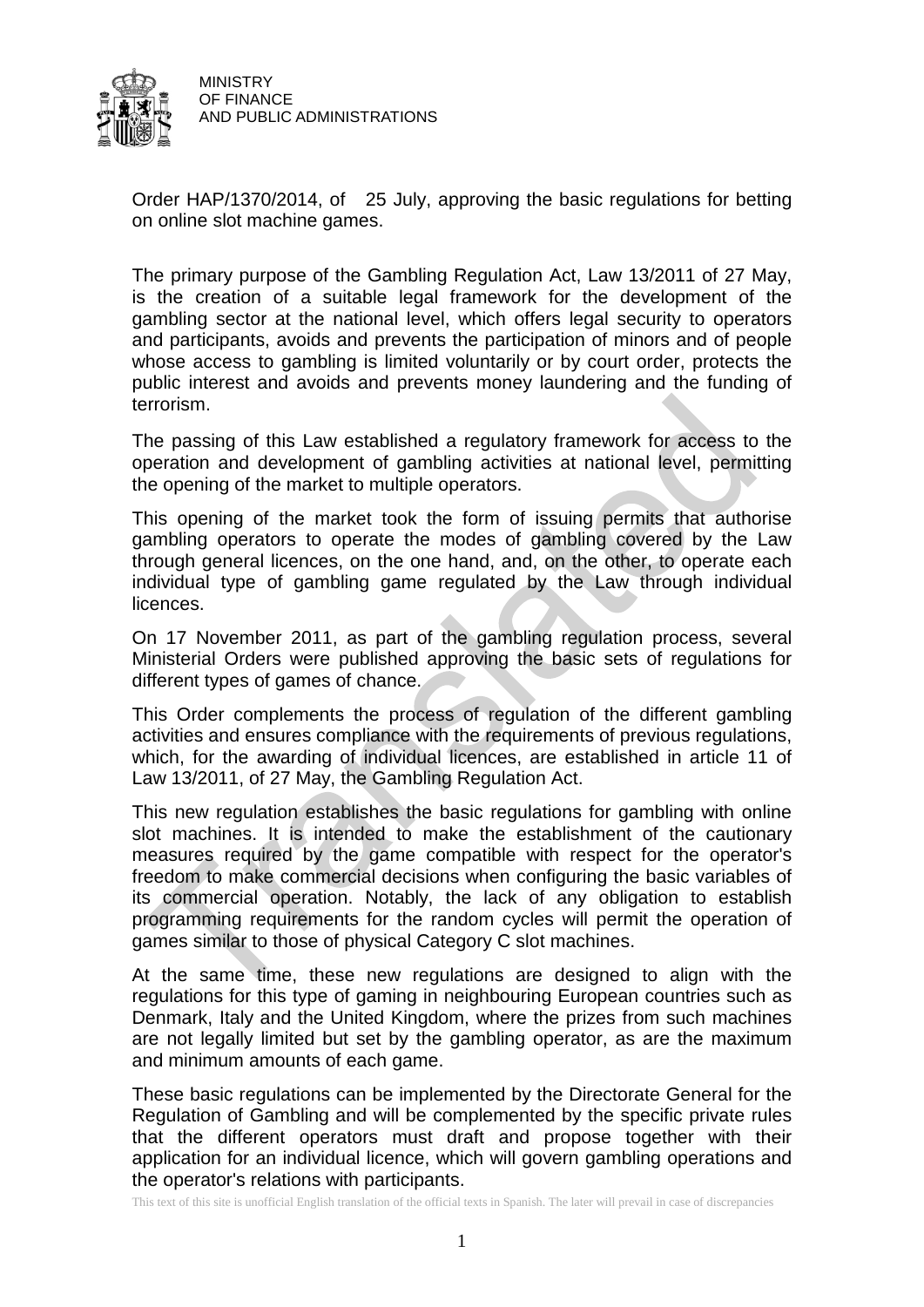

In short, this Order implements regulations designed principally to protect participants and public interests affected by gambling activities, particularly the protection of minors and dependent people, the prevention of compulsive gambling and compliance with the provisions of Law 10/2010, of 28 April on the prevention of money laundering and the funding of terrorism. Thus, certain measures are established to encourage responsible gambling, such as that described in Article 14, in which jackpots can only be progressive, or the obligation on the participant to configure his gambling session before he starts, which is specifically for slot machine games; the obligation on the operator to notify the participant at regular intervals of how much time he has spent in the gambling session; or determining the minimum duration of each game. Similarly, Article 8 on the operator's obligations to inform provides further encouragement of responsible gambling, establishing other obligations to inform about certain points for other types of game; in particular, on the maximum and minimum amounts of each game, the amount wagered and prizes won in each session, the course of each game, the description of the winning combinations and the prizes assigned to each combination; and keeping participants informed at all times of their account balance and their money movements.

This Ministerial Order is divided into four chapters, fifteen articles, and three final provisions.

Chapter I covers the general provisions and incorporates the definitions which are useful for understanding the text.

Chapter II refers to the licences which must be held by the operators interested in providing and operating slot machine games, establishing that they must obtain a general licence for "Other Gaming", and the corresponding individual licence. This Chapter also establishes a validity period of five years for the individual licence, which can be extended for further five-year periods, and empowers the Directorate General for the Regulation of Gambling to determine by resolution the guarantees linked to this licence.

Chapter III establishes a framework for the relationship between the operator and the participants. It also refers to the procedure for customer service and the resolution of complaints and claims implemented by the operator and made available to participants. It specifies different obligations which the gambling operator has to the participant, authorises the promotion of the games in the terms established by Article 7 of Law 13/2011, of 27 May, the Gambling Regulation Act, and governs the channels and means of participation.

Chapter IV establishes guidelines for the course of slot machine games, setting economic limits on participation and the course of the game, and the determination, allocation and payment of prizes.

The Appendix to the Order approves the limits to the amounts of the guarantees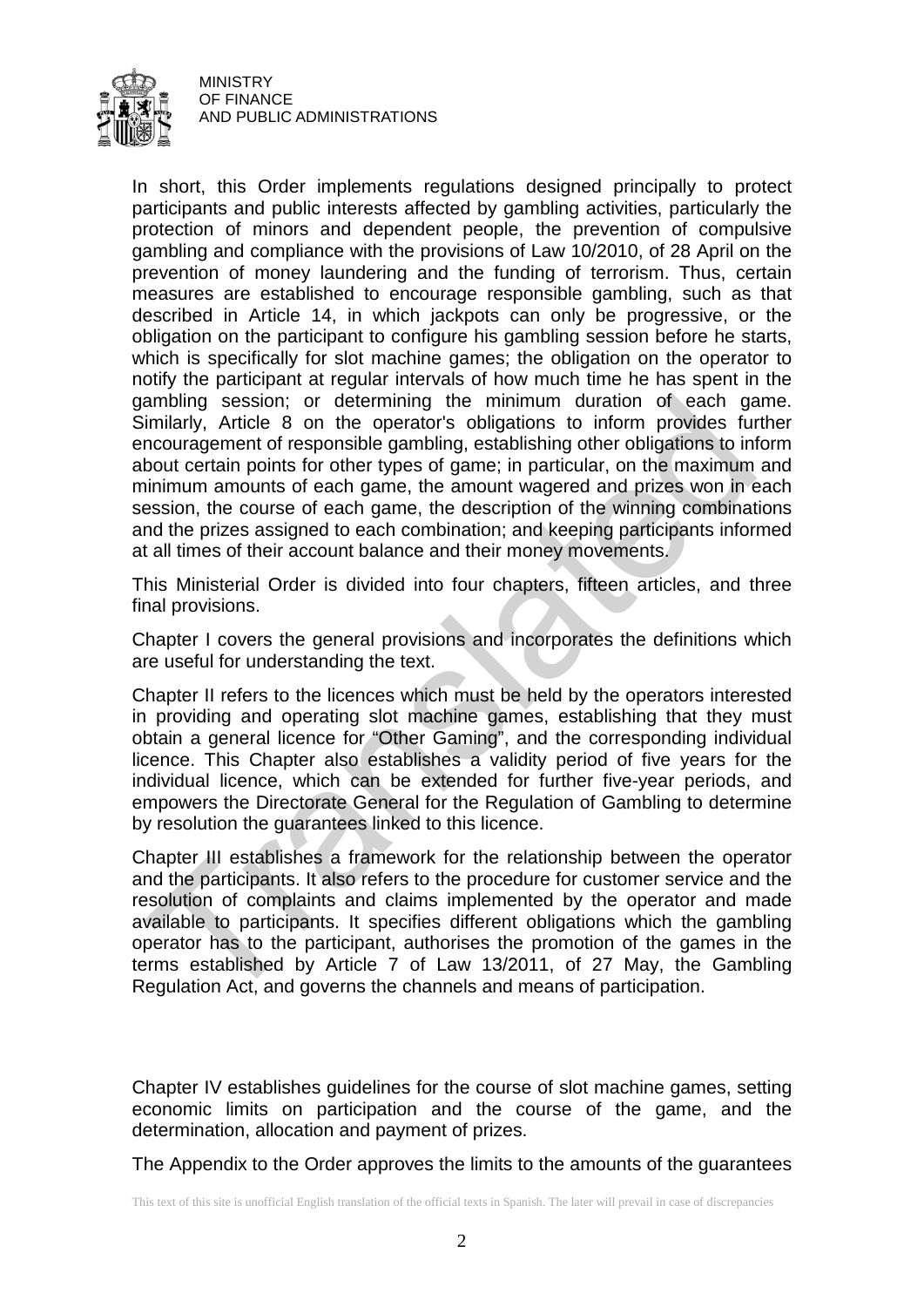

linked to each individual licence for the operation of this type of gaming, to be set at 5% to 12% of the operator's net revenue for the previous year from the activity governed by the individual licence.

Finally, this Ministerial Order contains three final provisions. The first relates to the empowerment of the Directorate General for the Regulation of Gambling to issue provisions as needed for the implementation and application of this Order; the second relates to the services provided by licensed technical system providers; and the third relates to the entry into force of the Order.

This Ministerial Order has been submitted to the report of the National Markets and Competition Commission and to the information procedure of the standards, technical regulations and regulations related to information society services, regulated in Royal Decree 1337/1999, of 31 July, for the purposes of compliance with European Parliament and Council Directive 98/34/EC, of 22 June 1998, amended by the European Parliament and Council Directive 98/48/EC, of 20 July 1998.

This regulatory provision is issued by the Ministry of Finance and Public Administrations, in accordance with Articles 5 and 19 of Law 13/2011, of 27 May, the Gambling Regulation Act, and additional provision 9 of Royal Decree 1614/2011, of 14 November, implementing Law 13/2011, of 27 May, the Gambling Regulation Act, in relation to licences, authorisations and gambling registers.

By virtue of which, I hereby decree:

Chapter I.

General provisions

Article 1. Object.

These Regulations are intended to establish basic rules for the provision and operation, at national level, for online slot machine games, and for the drafting of particular rules for such gaming, without prejudice to the competences of the Autonomous Regions.

Article 2. Definitions.

For the purposes of these basic regulations, the terms used herein will have the meaning established in this article.

1. Online slot machine game. A game in which, in exchange for the price of the individual game, the user is given a period of use in which he can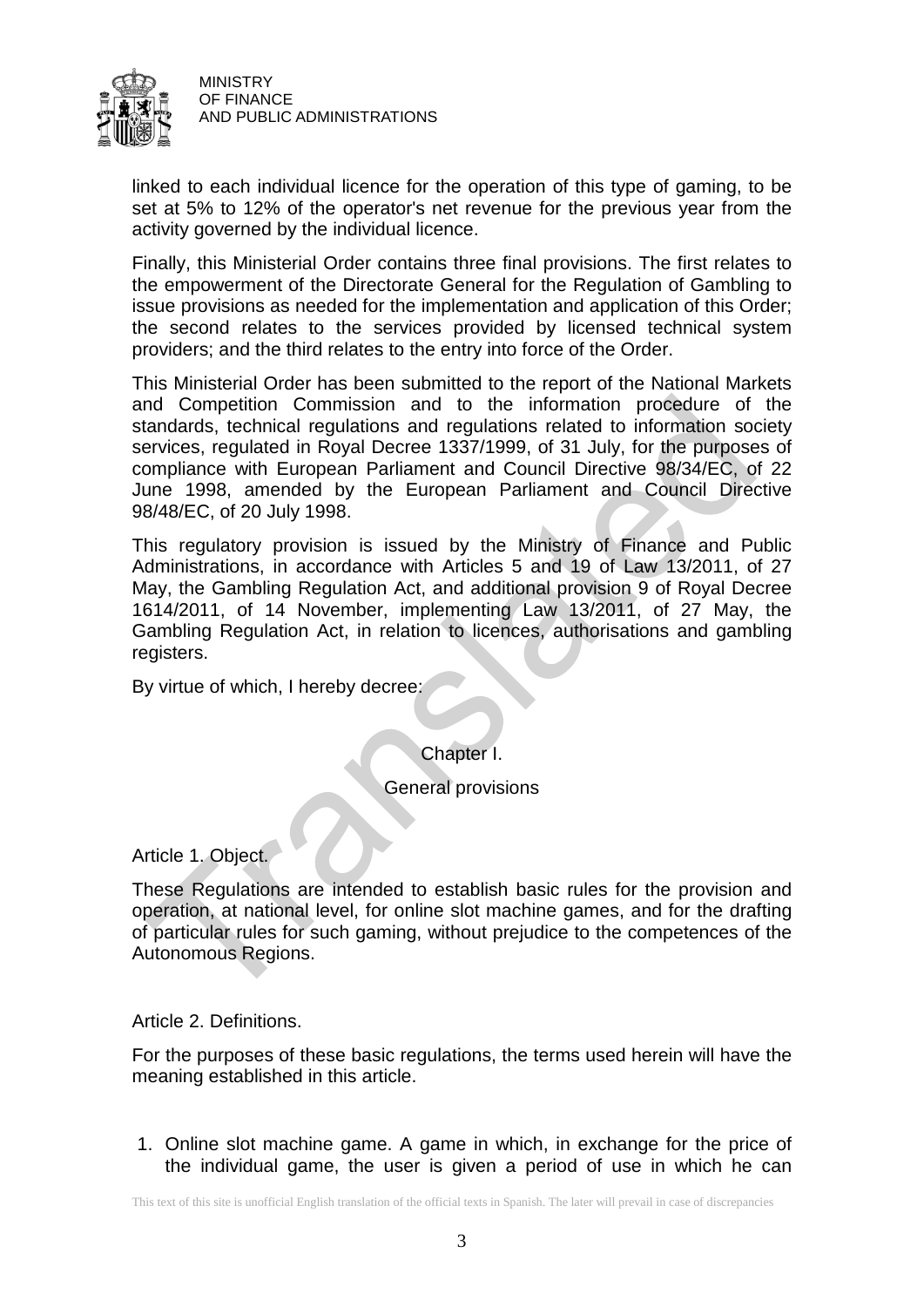

attempt to obtain a combination of symbols or graphic representations which in accordance with the particular rules of the game, will win a given prize. A game where the essential elements are those of other gaming which are already regulated will not be considered to be a slot machine game.

- 2. Individual game. Each time the participant pays to activate the system and obtains a combination of symbols or graphic representations, including any adjustments to that combination. The individual game will end when the result is determined and, where applicable, the allocation of the previously established prize.
- 3. Slot machine game session. Set of individual games played by the participant using one or more slot machines, during the limited time period set for each login to the gambling operator's slot machine game.
- 4. Progressive jackpot. The accumulated prize which the gambling operator configures based on the money obtained from participants' participation.

Chapter II.

Authorising permits

Article 3. Licences required.

Operators interested in providing and operating slot machine games must have a general licence for "Other Gaming", as defined in Article 3.f of Law 13/2011, of 27 May, the Gambling Regulation Act, awarded by the Directorate General for the Regulation of Gambling, and must apply for and obtain the corresponding individual licence for marketing "slot machine" games, in accordance with the procedure established for this purpose in the implementing regulation of Law 13/2011, the Gambling Regulation Act.

Article 4. Validity period and extension of individual licences.

1. The individual licence for providing and operating slot machine games will be valid for 5 years, and the interested party may apply to extend the licence for successive periods of the same duration until the general licence by which it is covered expires.

2. The application to extend the individual licence should be sent to the Directorate General for the Regulation of Gambling in the year before its expiration date and at least four months before it expires, accrediting:

a) Compliance with the requirements and conditions for obtaining the individual licence.

This text of this site is unofficial English translation of the official texts in Spanish. The later will prevail in case of discrepancies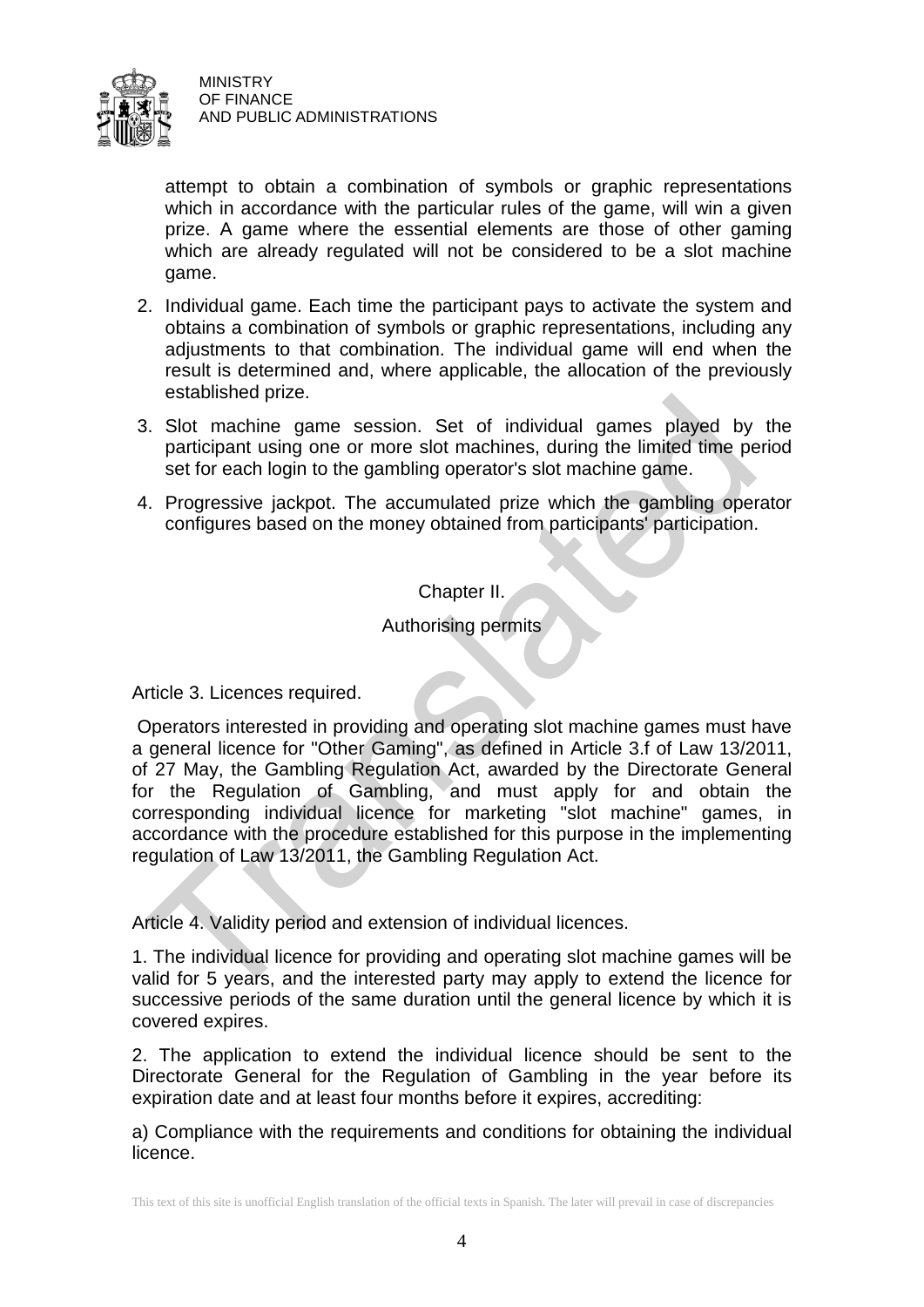

b) The uninterrupted use of the licence for at least three fifths of the validity period of the individual licence.

c) Payment of the tax on gambling activities and the fees for the administrative management of the game.

For the purpose of paying and settling the fee for the administrative management of the game, established in Article 49.5.d) of Law 13/2011, of 27 May, the Gambling Regulation Act, the extension of an individual licence shall be equivalent to awarding a new licence.

3. If the above conditions are met, the Directorate General for the Regulation of Gambling will award the requested extension and will agree to its entry in the General Register of Gambling Licences unless it believes there are reasons relating to safeguarding public interests, protecting minors or preventing cases of compulsive gambling, that justify its refusal to award the requested extension.

Article 5. Guarantee linked to the individual licence.

1. The Directorate General for the Regulation of Gambling may establish the general obligation to provide an additional guarantee linked to the award of the individual licence for the provision and operation of slot machine games.

Where applicable, the Directorate General for the Regulation of Gambling will determine by resolution the amount of the guarantee linked to the individual licence for the provision and operation of slot machine gaming, which all operators must meet, in the framework established in the Appendix to this Order.

2. The guarantee linked to the individual licence for the provision and operation of slot machine gaming is subject to compliance with the general obligations of the operator and, in particular, the specific obligations relating to the payment of gambling prizes for the slot machine gaming operated by the operator, and to compliance with any other obligation relating to the individual licence in question imposed by the Directorate General for the Regulation of Gambling, respecting where applicable Article 77 of Law 58/2003, of 17 December, the General Law on Taxation, within the framework of article 14 of Law 13/2011, of 27 May, the Gambling Regulation Act, and its implementing regulations.

3. The additional guarantee referred to in this article will be constituted in the form and under the conditions established in the implementing regulations of Law 13/2011, of 27 May, the Gambling Regulation Act.

## Chapter III.

### Relations between the operator and the participants.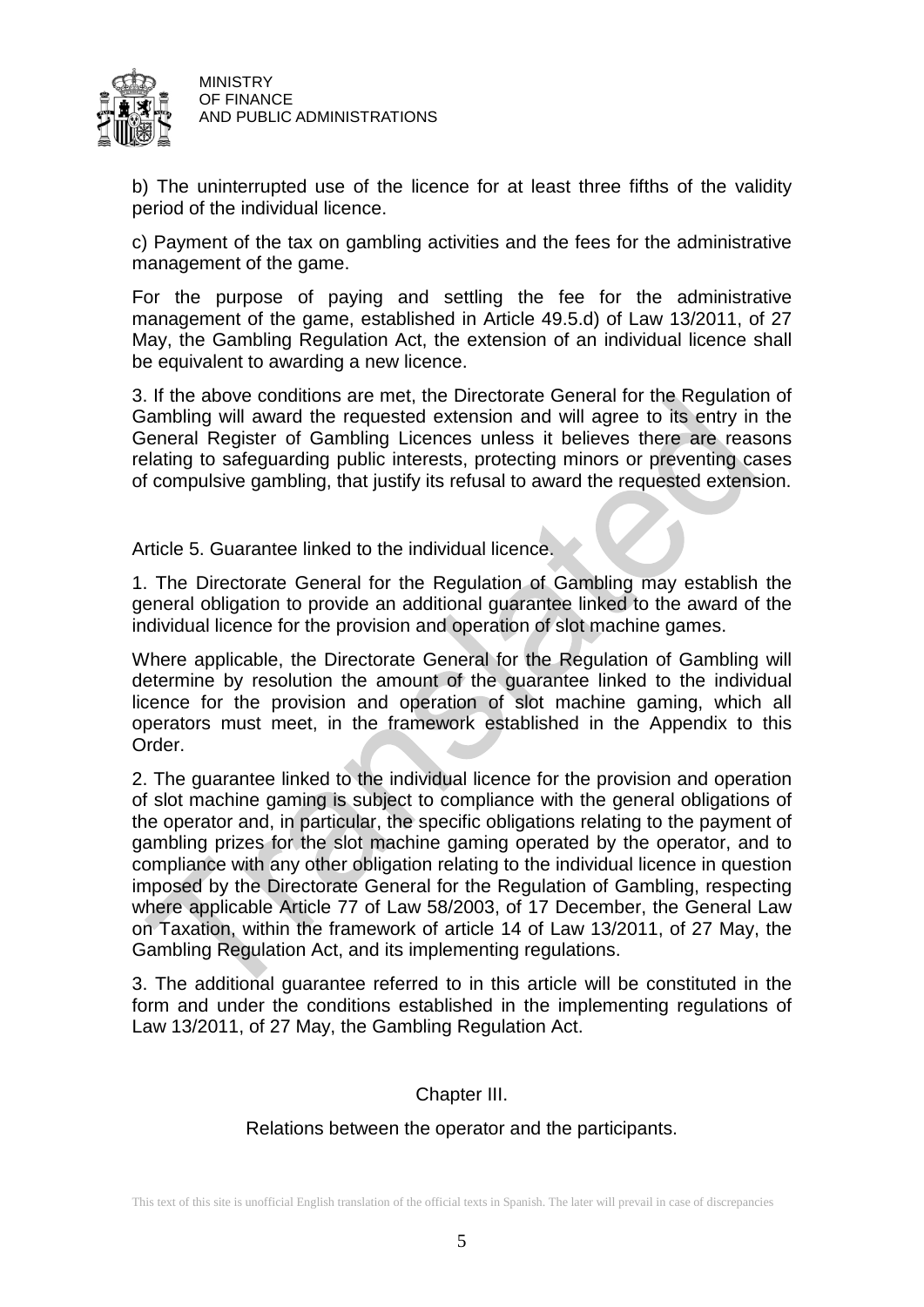

Article 6. Particular rules for slot machine gaming.

1. The provision and operation of slot machine gaming requires the previous publication of particular rules, which are private and drafted by the gambling operator, without prejudice to the supervisory powers of the Directorate General for the Regulation of Gambling.

The particular rules will establish the rules for the slot machine gaming operated by the operator, and in particular, the programme and the categories of prizes associated with the game. The particular rules will also establish the principles and rules governing the relationship between the operator and the participants.

2. The specific rules for slot machine games must be published by the operator on its website and must be easily accessible to participants permanently and free of charge, using techniques appropriate to the medium.

3. The operator will notify the Directorate General for the Regulation of Gambling of the date of publication of the particular rules, and of any changes made to them.

Article 7. Participant claims.

1. The operator must offer a customer assistance service and must have a system for dealing with and resolving any possible complaints or claims made by participants or any other person who may be affected by the operator's actions, and within the particular rules of the game, should establish the procedures and means to enable participants to present claims and, in particular, the address or addresses to which said claims should be sent, the time period for presenting claims and the time period in which the operator must respond.

The customer assistance, complaints and claim system should be easily accessible to anyone who may need to use it and should, as a minimum, offer electronic access via the operator's website, which will record the date and time of receipt of any claims presented via this channel.

Assistance for participants must be provided free of charge and at least in Castilian Spanish.

2. The deadline for presenting claims will be set in the specific rules of the game and will be no less than three months from the date the session or game in which the claimant took part, or which resulted in the reason for the claim, took place.

The operator shall issue a notification to the claimant, in which it acknowledges receipt of the claim, and which shall state the identity of the operator and the time period in which the claimant will be informed of the decision reached in respect of their claim.

The operator will reach a decision on the participant's claim within a period of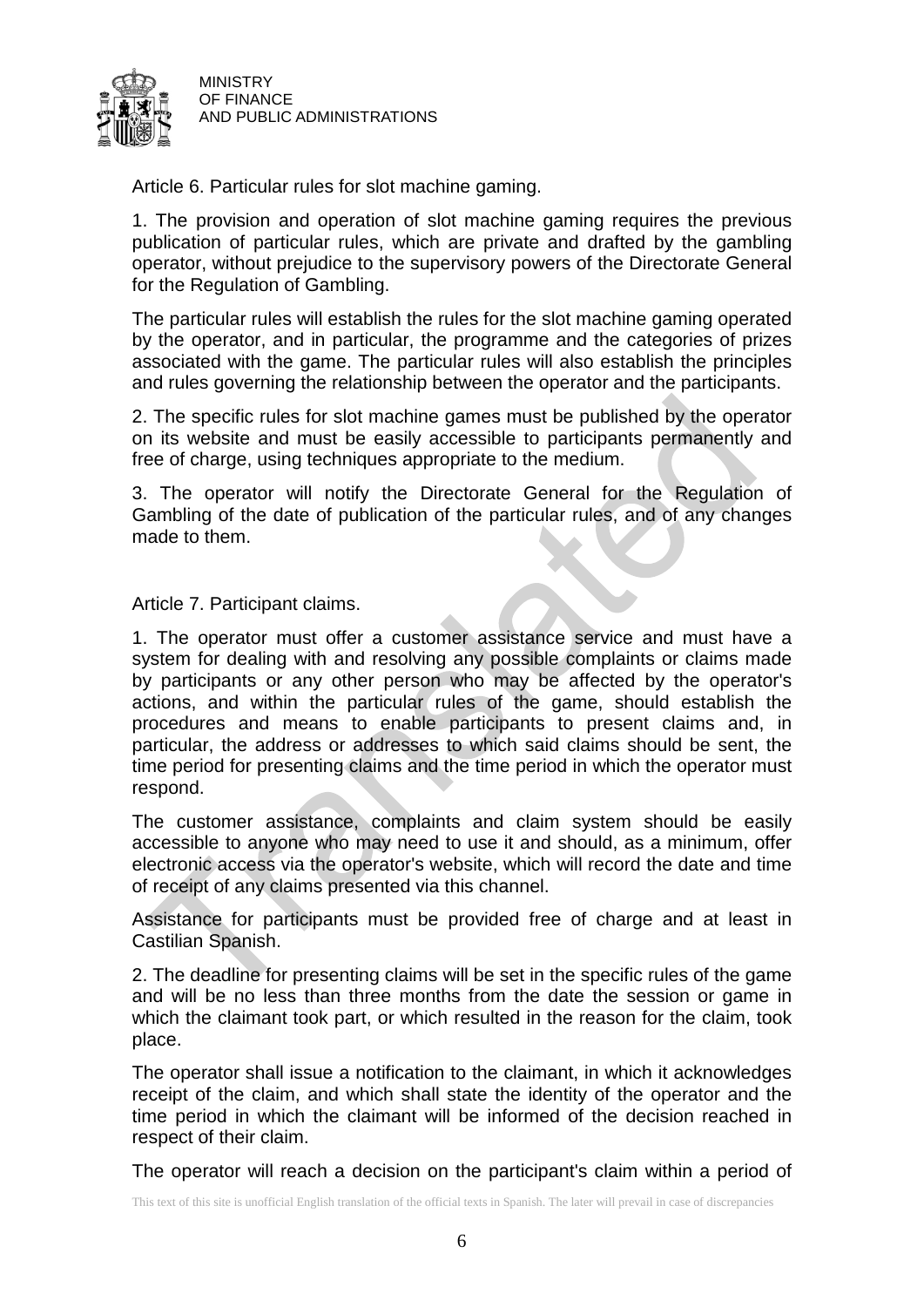

one month from the date the claim is received at the address or addresses established for this purpose, and this will be communicated to the claimant.

3. If the claim has been resolved by the operator and the claimant has not been informed of the decision one month from receipt of the claim, the participant can send a claim to the Directorate General for the Regulation of Gambling, which will resolve the situation within two months from the date the claim is entered in their register, without prejudice to the opening of the corresponding sanction procedure if the operator should have committed any of the infractions listed in Title VI of Law 13/2011, of 27 May, the Gambling Regulation Act.

4. The expiry date of the prizes will be put on hold from the date the claim is received by the operator until the date on which the operator communicates its decision to the claimant, or until notification is given of the decision reached by the Directorate General for the Regulation of Gambling, where applicable.

Article 8. Obligations of gambling operators.

1. Gambling operators must:

- 1.1. Publish the particular rules.
- 1.2. Provide participants with clear, complete, true and up-to-date information, in at least Castilian Spanish, on at least the following items:

a) The identity of the gambling operator and, in particular, information on its licences awarded by the Directorate General for the Regulation of Gambling and their periods of validity, trade name, business name, registered address and, where applicable, the address of its representative in Spain.

b) The claims assistance system implemented by the operator as referred to in the previous article. The information must contain at least: postal and email address to which the claims can be sent, deadlines for presenting claims and, where applicable, standard forms and time period for communicating the decision. They must also provide information on the operator's duty to issue a reply for each claim received. The operator is obliged to inform claimants of the identity of the staff they will communicate with.

c) Particular rules for the games offered and the forms of participating in them. This information must be truthful and easily available before participation begins and at any time during participation.

d) The operator's Responsible Gambling Policies.

e) Mathematical calculation of the expected returns of the game over one year, and the real percentage of prizes won per amounts played on each of the games in each of the previous six months. This percentage will not include prizes resulting from a jackpot, without prejudice to any additional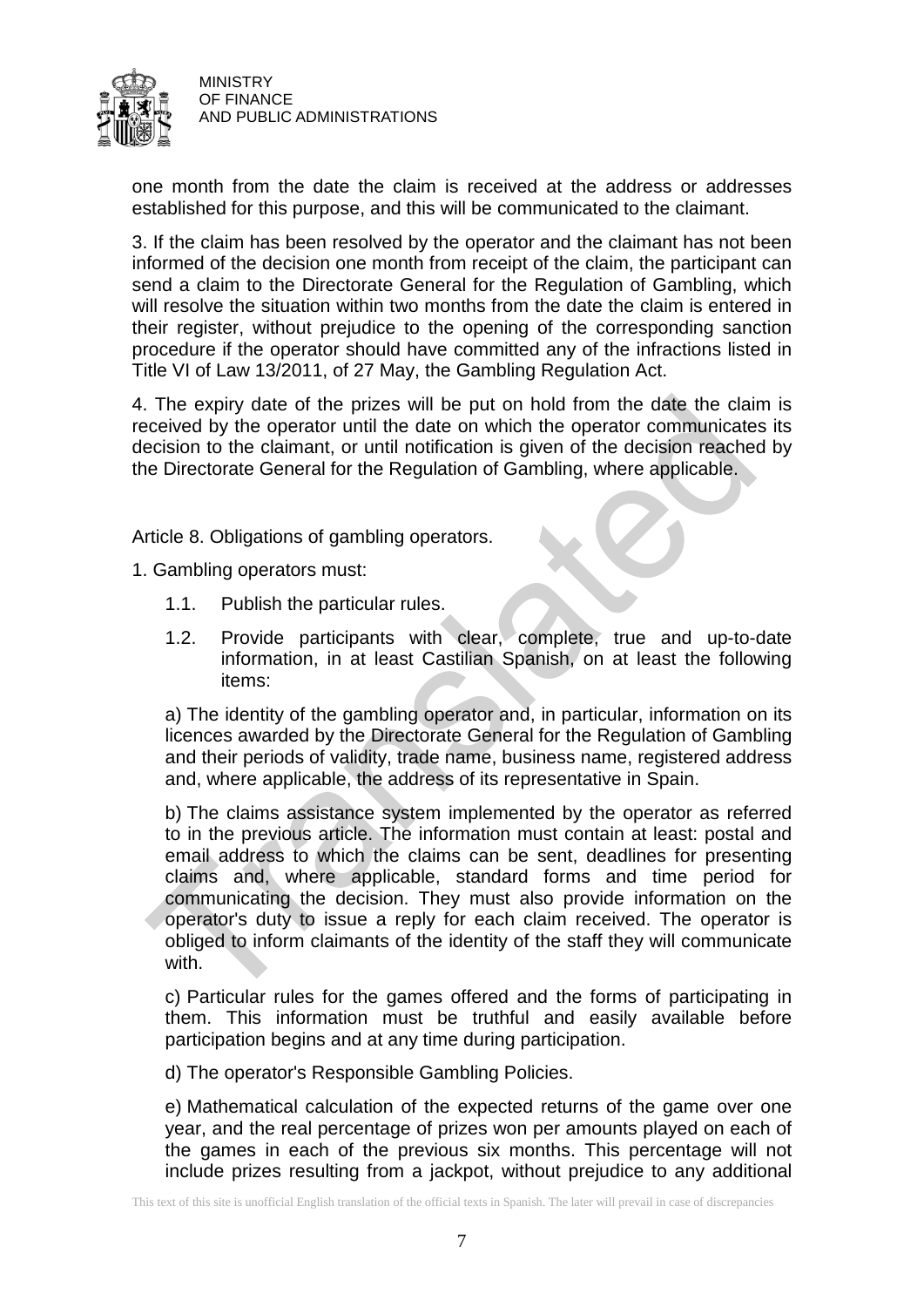

information the operator may provide on these.

f) The maximum and minimum amount of each individual game.

g) The form in which each game is played, which may be automatic or manual.

h) Description of the winning combinations and the prizes allocated to each winning combination.

i) During the course of each session, the balance of the session assigned to the slot machine game, broken down to show the amounts spent on participation and any prizes won. This information will be visible on the game interface from the start of the slot machine gaming session.

j) Records of the amounts wagered and prizes won in each slot machine game session, and the balance from previous games.

k) Percentage of the amount spent by the participant to take part which goes towards making up the jackpot.

Information on the slot machine game, its name and the way it is presented should be offered in such a way so as to prevent any resemblance or confusion with any other gaming, and to ensure the participant is not confused about the nature of the game.

2. Without prejudice to the actions to prevent compulsive gambling set out in its Operating Plan, the operator will tell the participant how much time has passed and the amount he has spent during the slot machine game session by an alert on the game interface. This alert will be provided through mechanisms which ensure the participant will be aware of it, at regular intervals set by the participant when configuring the slot machine game session, as established in Article 14 of this Order.

Article 9. The promotion of slot machine games.

1. Under the terms established in Article 7 of Law 13/2011, the Gambling Regulation Act, a gambling operator may publicise, sponsor or promote gambling activities, and publicise or promote itself, in accordance with the following criteria:

a) Advertising should be easily identifiable by the target audience.

b) Advertising should be socially responsible, paying due attention to the protection of minors and other particularly vulnerable groups. Also, in the case of minors, they must avoid directing advertising at them or creating advertising which is particularly appealing to children and young people under the age of 18, or involving minors to a significant extent in a promotional activity.

c) If the advertising is broadcast via audiovisual media, it must also respect the provisions that apply to commercial and self-promotional communications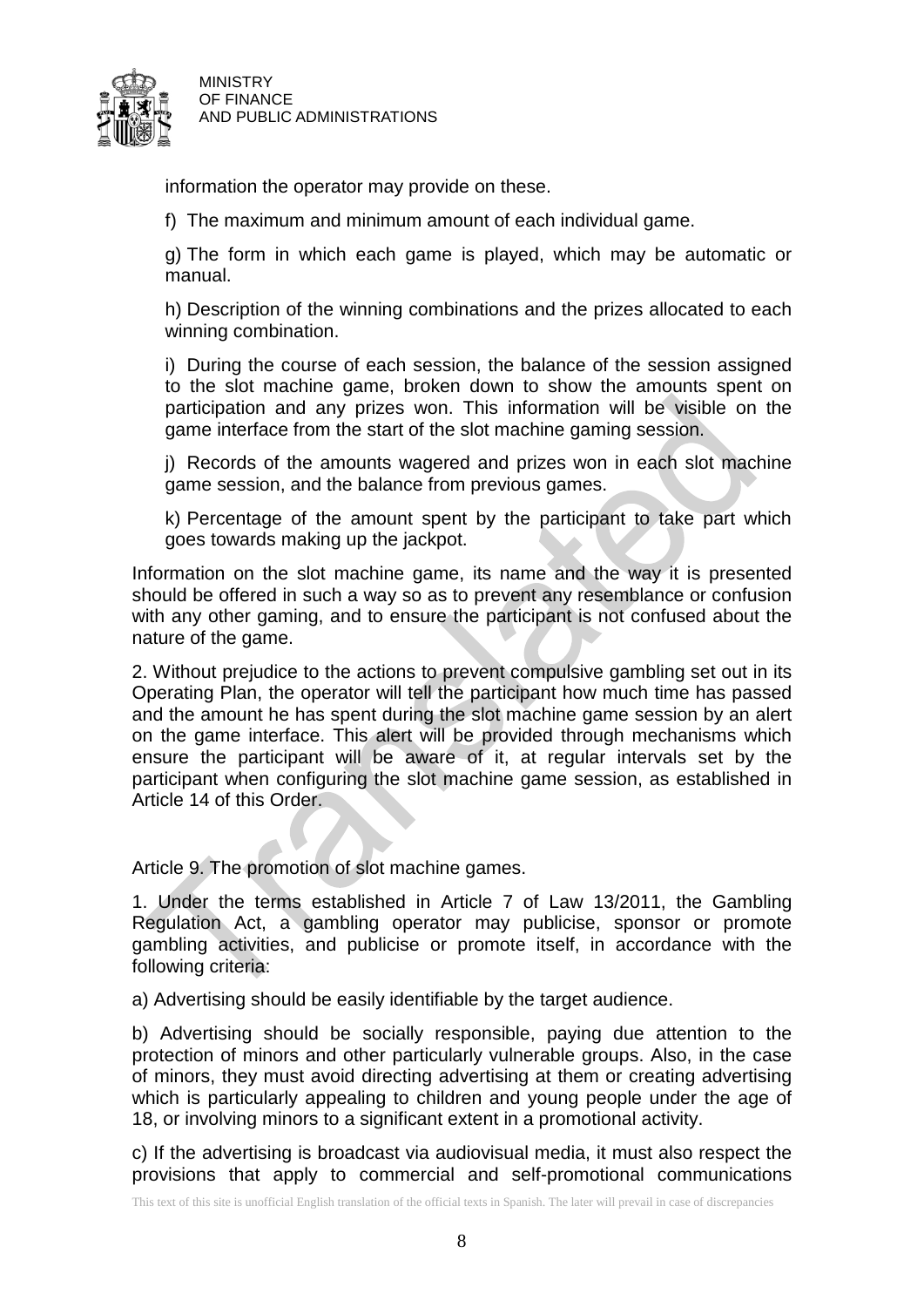

contained in Law 7/2010, of 31 March, the General Law on Audiovisual Communication, and in particular the provisions of Article 7 on the rights of minors. Equally, they must pay special attention to the times that the gambling advertising is broadcast and must take into account the age ratings of the programmes the advertisements are broadcast alongside or are inserted into.

2. Furthermore, the operator may undertake promotional activities to promote the range of games they market and to offer bonuses for participants to sign up or participate, provided said practices:

a) Are not contrary to the provisions of these basic regulations or the regulations governing the game.

b) Do not contravene the terms established in Law 34/2002, of 11 July, on Information Society Services and eCommerce and Law 7/2010, of 31 March, the General Law on Audiovisual Communication.

c) Do not alter the course of the game.

d) Do not lead to confusion among participants regarding the nature of the game.

3. The operator is responsible for publishing on their platform the conditions of application and validity periods of all promotional initiatives they offer and the terms and conditions of said initiatives.

4. The Directorate General for the Regulation of Gambling can set a maximum limit on the amount an operator may spend on promotional initiatives and bonuses for participants under the terms established in Article 7 of Law 13/2011, of 27 May, the Gambling Regulation Act, and in the regulations implementing it.

5. Gambling operators may offer free gambling applications on their platforms, under the terms of the regulations implementing Law 13/2011, of 27 May, the Gambling Regulation Act.

Article 10. Participation channels and methods.

1. Participation in the gambling governed by these basic regulations, in accordance with Article 1 of Law 13/2011, of 27 May, the Gambling Regulation Act, may be carried out via electronic, online and interactive channels, wherein any potential in-person methods are incidental in nature.

Participation may also take place via additional physical terminals, which require authorisation by the competent Autonomous Region of the territory prior to installation, according to the regulations applicable in that region. These additional physical terminals must previously be endorsed by the Directorate General for the Regulation of Gambling and may only be installed in the physical locations where the regulations of that region permit the type of game in question.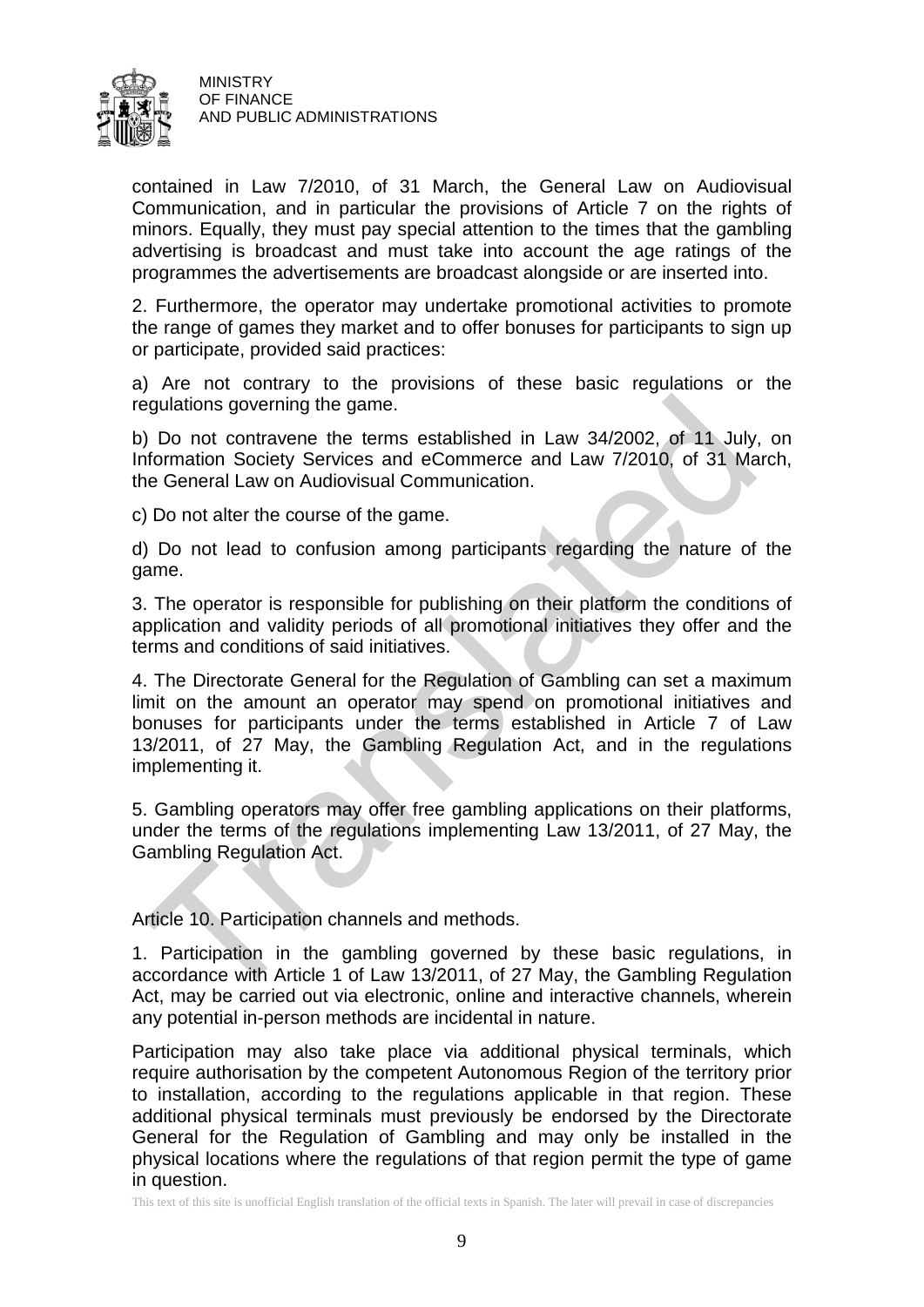

The terminals referred to above may only offer games which respect the technical specifications, and in particular, the limits on the prices of individual games, prizes and returns to the participants set out in the applicable regional regulations.

2. Individuals may take part in this type of gaming using any mechanism, installation, equipment or system that can produce, store or transmit documents, data and information, including any open or restricted communication networks such as television, internet, landlines and mobile telephony or any others, or interactive communication, either in real time or with store-and-forward.

# Chapter IV.

# The provision of slot machine gaming.

Article 11. Game operation.

1. Slot machine gaming will be operated in accordance with these basic regulations, the provisions issued to implement them, in the terms of the corresponding individual licence and the particular rules.

2. When the Directorate General for the Regulation of Gambling has proof, through direct knowledge or through a notification or report by a third party, that a sign or symbol in the game offered by the operator does not comply with the regulation, the Directorate General may demand it be suspended and withdrawn, without prejudice to exercising its sanctioning power.

Article 12. Economic limits on participation in slot machine gaming.

1. The maximum and minimum amount played in each session will be established by the operators in their particular rules, and expressed in euros.

2. Without prejudice to the content of Article 14.1 of this Ministerial Order, the amount of money a given participant can allocate on participation in a slot machine game cannot exceed the amount of the balance in the participant's gambling account at the time he begins the slot machine gaming session, plus the amount of any prizes won during that session.

Article 13. Participating in the game.

1. Participants may take part in slot machine gaming via the medium or media established by the operator in its particular rules for the game, from among those listed in Article 10.2 of these Basic Regulations.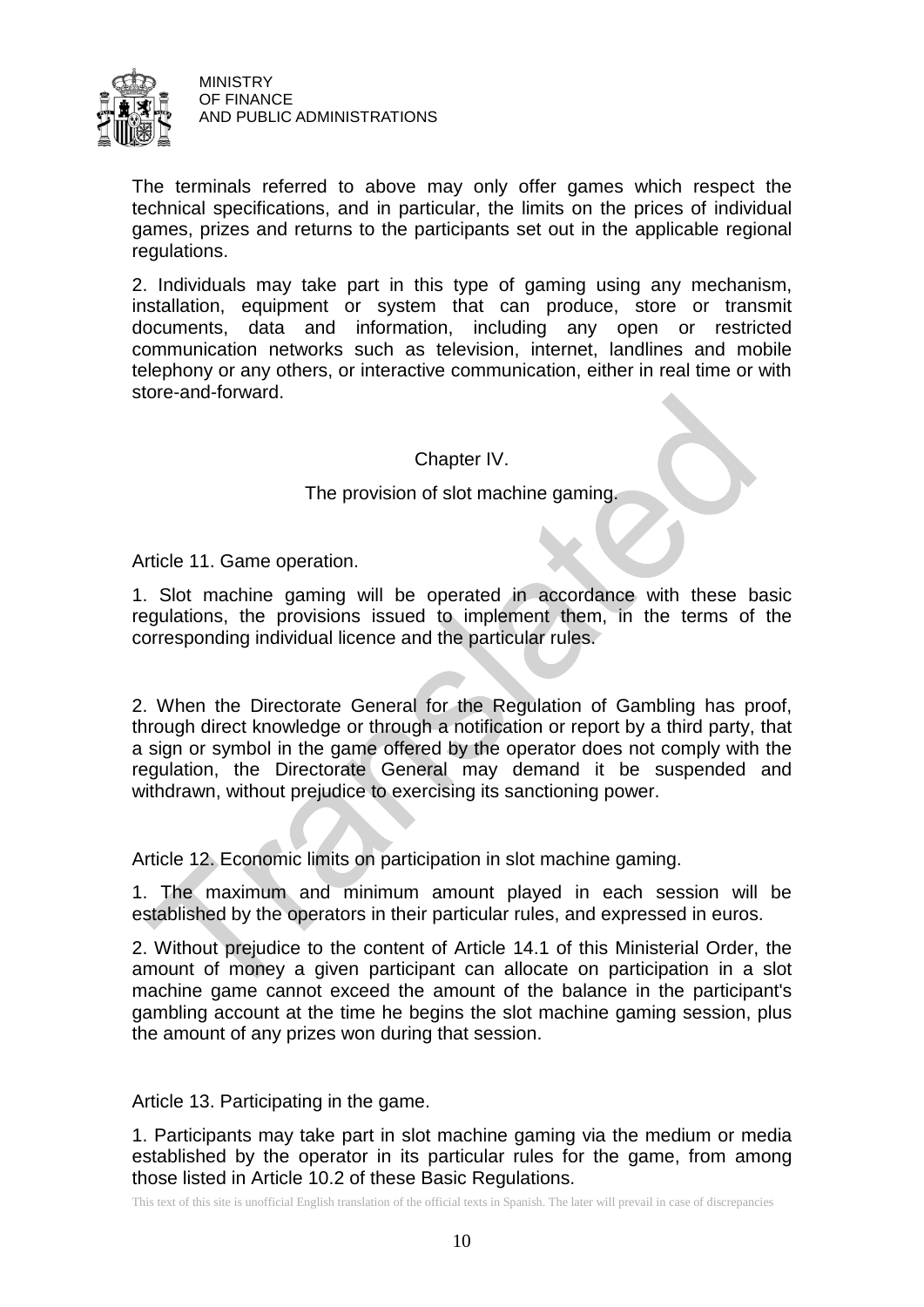

2. Operators will issue an accrediting document at the end of each slot machine gaming session, which must be made available to each participant via the same means used to participate in the session, giving a summary of the amounts bet, and the results obtained.

3. Operators will establish, in the particular rules of the game, a measure for cases when a session is unexpectedly interrupted. They will also establish the cases in which the amounts wagered will be held or cancelled due to such interruptions. In all cases they should guarantee the right to any prizes that may have been won by the participants in a session or individual game prior to the interruption. Similarly, if a participant's connection is cut off during the course of an individual game due to causes other than reaching the limits established in the first paragraph of Article 14, the operator must guarantee that the game will continue automatically until the combination of symbols or graphic representations is determined, and the participant will have the right to be paid the amount corresponding to a winning combination, if any.

4. The full sum corresponding to participation in a game which, once formalised, is cancelled by the operator in application of the specific rules should be refunded or made available to participants in the form established in said specific rules, always at no additional cost to the participants and with no additional obligations.

Article 14. Implementation, determination and allocation of prizes.

1. Before beginning his slot machine game session, the participant must establish the maximum time he wants to spend, and the maximum amount of money he wants taken from his gambling account in that session. These limits must be specified each time he logs into a slot machine gaming session, and cannot be set as default options or saved from previous sessions.

The configuration of the session cannot be changed once it has begun. However, the session can be ended before reaching the set limit time or amount of money described above. Once the pre-set time or money limit, or the money limit set when configuring the slot machine gaming session, has been reached, the session will end automatically, logging out of the session at the end of the current individual game, including any adjustments to it.

In all cases, the gambling operator must inform the participant in advance that he will soon reach the limits set when configuring the session, so that the participant can stop playing in an orderly fashion if he prefers.

When the participant starts a new session within 60 minutes of ending a slot machine gaming session, before allowing him to log in, the operator must activate an alert which mentions the advisability of responsible behaviour when gambling, and the effects of gambling too frequently from the point of view of compulsive or pathological gambling. For this purpose, the operator will include a link in the alert to information on the actions to prevent compulsive gambling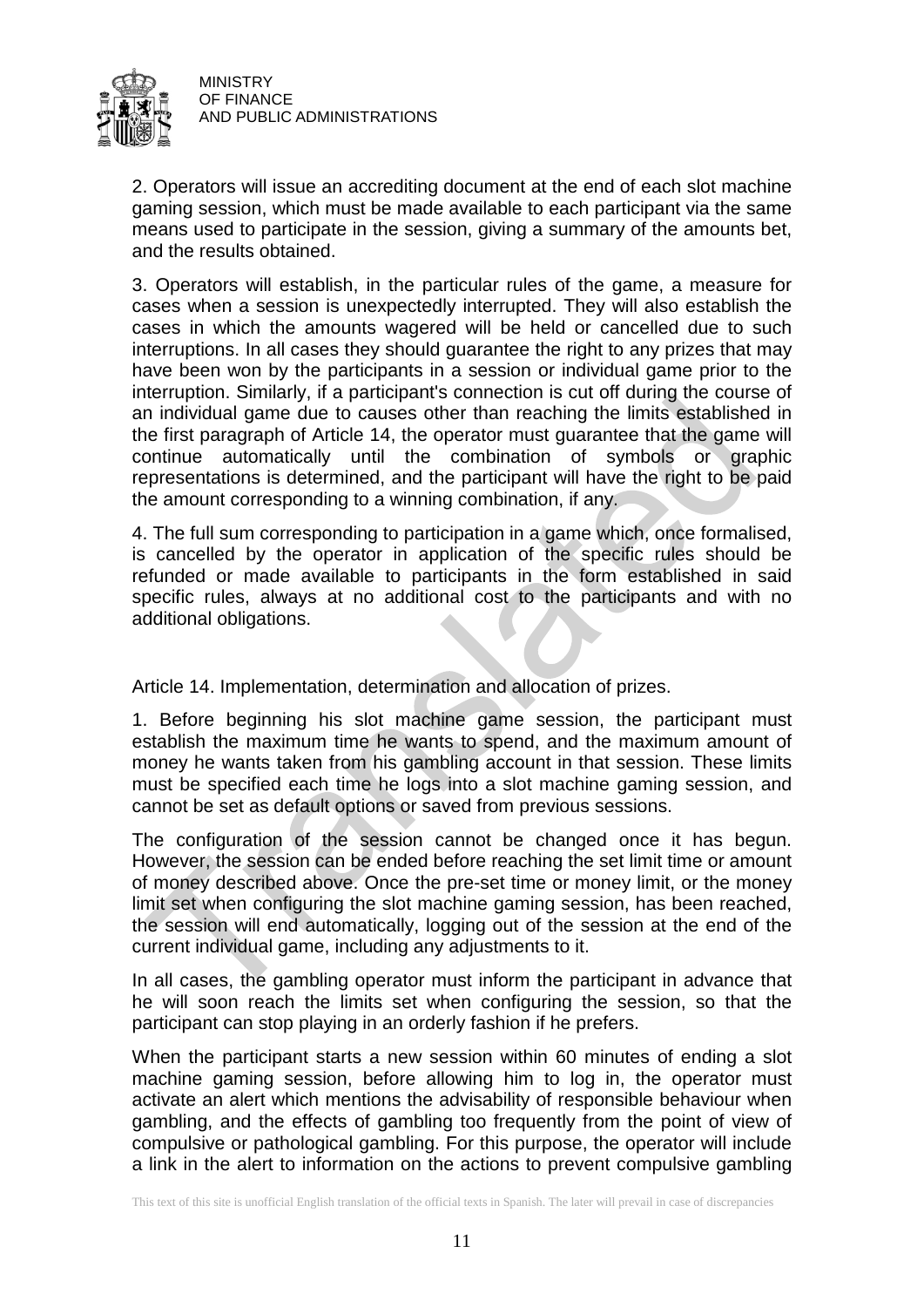

in its Operating Plan, and if applicable, to information provided by the Directorate General for the Regulation of Gambling.

2. When configuring his slot machine gaming session, the participant may temporarily restrict his access to a future session if the current session should terminate automatically due to reaching any of the limits established in Section 1 of this Article.

3. Before beginning the session, the participant will set the frequency of the alert referred to in Section 2 of Article 8 of this Ministerial Order, with the minimum interval being 15 minutes from the start of the slot machine game session or from the last alert.

4. Participation in the slot machine game can be manual or automatic.

In the manual mode, the individual game will begin as soon as the participant manually activates the function which determines the combination of symbols.

In the automatic mode, the individual game will begin as soon as the game mode is configured. No more than 100 individual games may be configured in automatic mode, and in all cases, the participant can opt to leave automatic mode at any time.

5. Individual games will have a minimum duration of 3 seconds.

6. Once the random combination has been determined, it will be checked whether it has won any of the prizes previously established by the gambling operator. If so, the prize corresponding to that combination will be allocated to the participant.

7. Operators may only offer progressive jackpots. In no case can they offer guaranteed jackpots, understood to be those drawn fully or partly from the gambling operator's own funds or from sources other than payments to participate in the game.

Article 15. Paying prizes.

1. Prize winners are any participants who have taken part in slot machine gaming and who are deemed the winners in accordance with the result of the games and the particular rules of the game.

2. The operator is obliged to pay out any prizes obtained in the game from the moment each prize-winning game is completed, and will pay the prizes to the winning participants in accordance with the terms and conditions set in the specific rules of the game.

3. The operator will pay the prizes as provided for in the particular rules of the game and, in their absence, by the same payment means used by the participant to participate. Under no circumstances should payment of the prize entail any costs or additional obligations for the prize winning participant.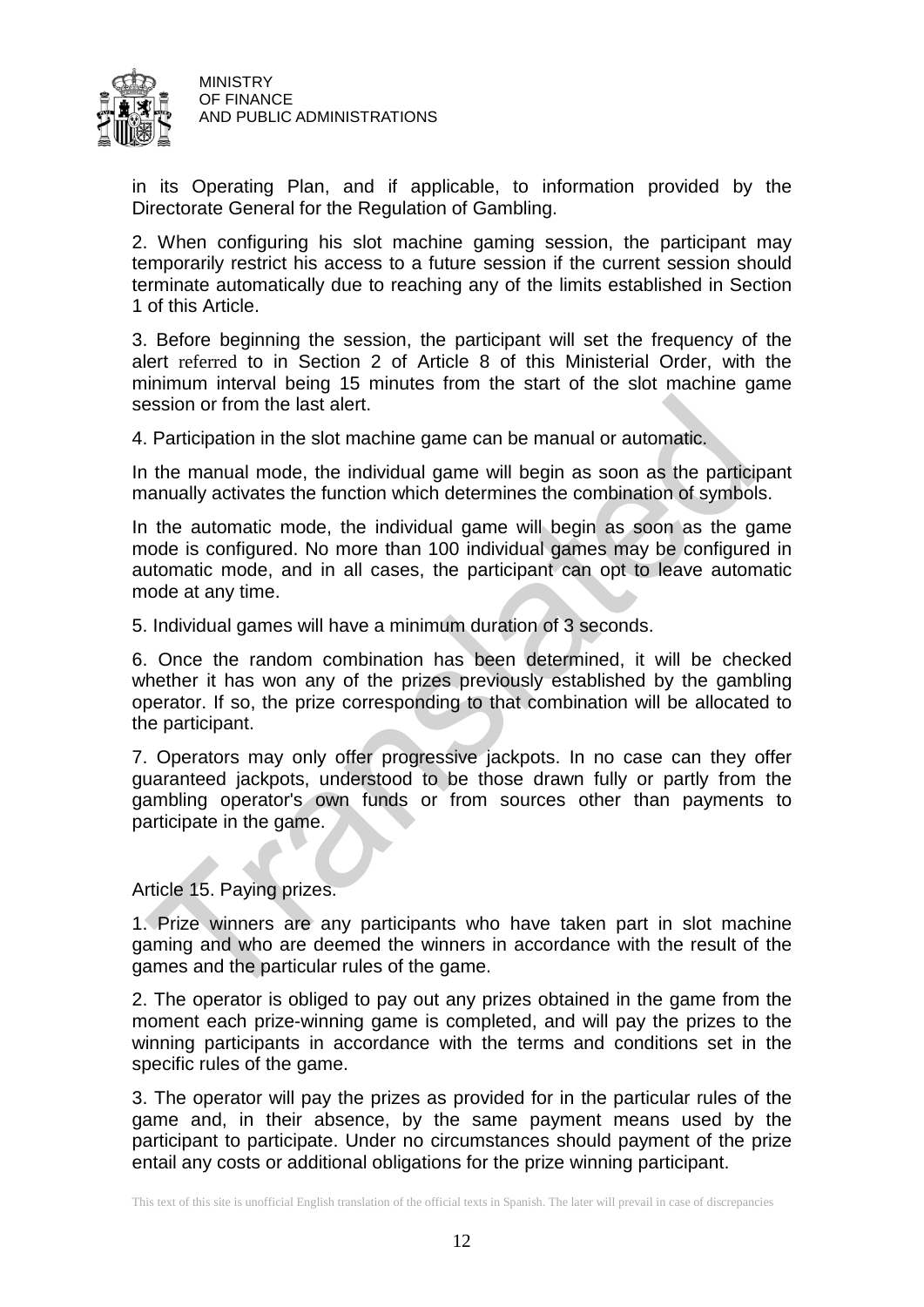

The right to receive payment of the prize will expire on the date set in the particular rules of the game and should not be less than three months from the day after the conclusion of the game that gave rise to the prizes.

4. The Directorate General for the Regulation of Gambling will establish any additional procedures and obligations deemed necessary in relation to the payment of prizes in order to better protect participants' and public interests.

First final provision. Authorisation of the Directorate General for the Regulation of Gambling.

The Directorate General for the Regulation of Gambling is authorised to establish the procedure that regulates the awarding of permits for occasional gaming activities, as provided for in this Ministerial Order and in the implementing regulations of Law 13/2011, of 27 May, the Gambling Regulation Act. This procedure will establish the requirements that must be met by operators and the documentation proving they meet these requirements which will have to be presented.

Second final provision. The transfer of technical systems by licensers to the providers of gambling activities in the territory of Spain.

The holders of an individual licence for slot machine games will adopt the necessary measures to ensure that their products and services, including their platforms, gaming software and other elements of their technical system are not offered outside Spanish territory by third parties who do not hold the corresponding licence.

The resolutions awarding the corresponding licences may specify the terms and conditions in which the operator must fulfil the obligation established in the previous paragraph, and establish obligations on the operator to communicate the relevant measures it adopts, whether at the time they are adopted, periodically, or at the request of the Directorate General for the Regulation of Gambling.

Third final provision. Entry into force.

This Order will come into force on the day of publication of the Ministerial Order which approves the bases and specifications governing the new call for applicants for general licences for the provision and operation of gambling activities, in accordance with Article 10 of Law 13/2011 of 27 May.

Madrid, July 2014. The Minister for Finance and Public Administrations, Cristóbal Montoro Romero.